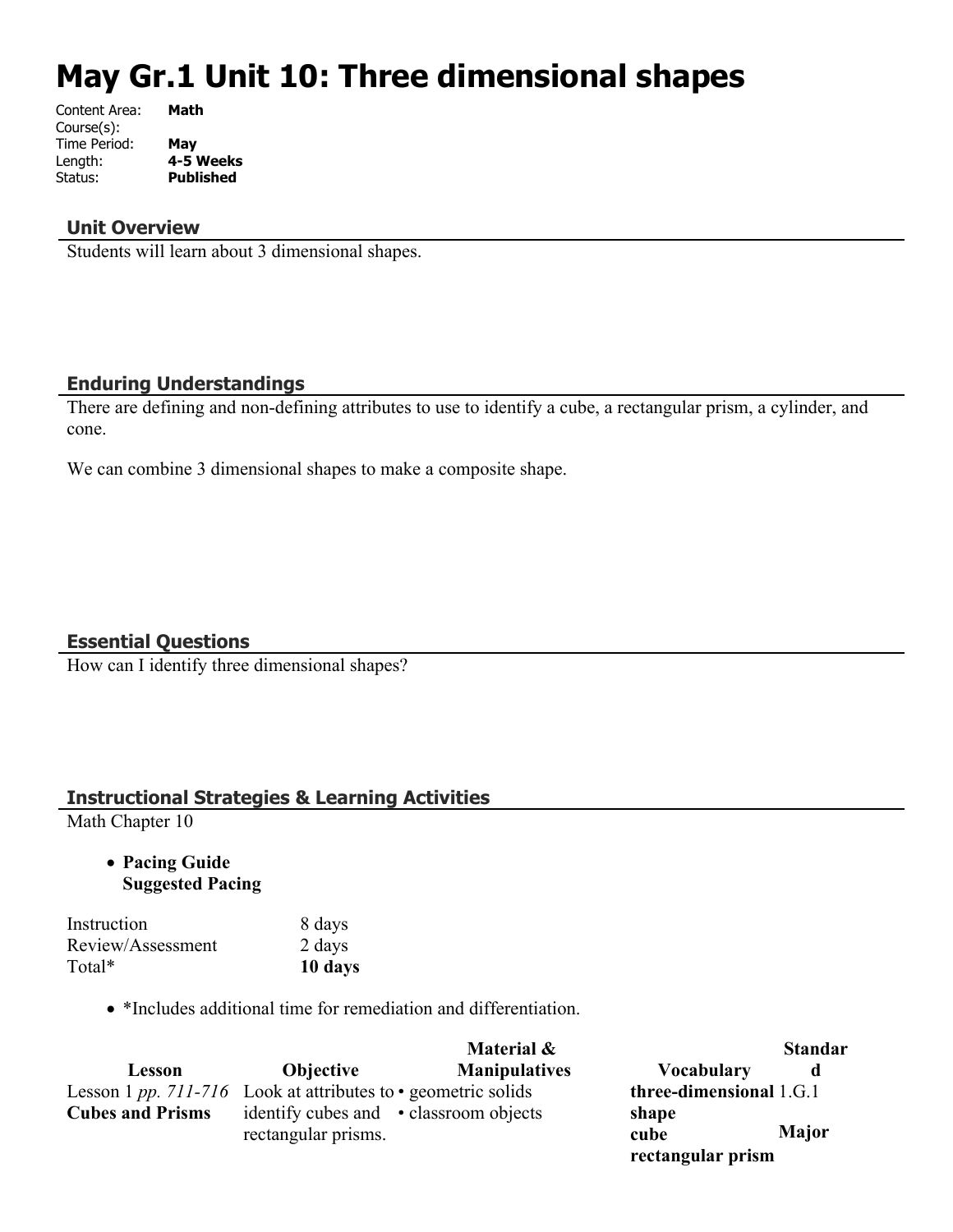|                                                                         |                                                                                  |                                                                                                             | face                                   | <b>Cluster</b>                   |
|-------------------------------------------------------------------------|----------------------------------------------------------------------------------|-------------------------------------------------------------------------------------------------------------|----------------------------------------|----------------------------------|
| <b>Cones and Cylinders</b> identify cones and                           | Lesson 2 pp. 717-722 Look at attributes to $\cdot$ geometric solids<br>• crayons | cone<br>cylinder                                                                                            | <b>MP</b><br>2, 3, 4, 6,<br>8<br>1.G.1 |                                  |
|                                                                         | cyliners.                                                                        | · classroom objects                                                                                         |                                        | <b>Major</b><br><b>Cluster</b>   |
|                                                                         |                                                                                  |                                                                                                             |                                        | <b>MP</b><br>2, 3, 6, 7,<br>8    |
| <b>Check My Progress</b><br>Lesson 3 pp. 725-730                        |                                                                                  | Look for a pattern to <b>cube</b> and rectangular prism                                                     |                                        | 1.G.1                            |
| <b>Problem-Solving</b><br><b>Strategy: Look for a</b><br><b>Pattern</b> | solve problems.                                                                  | pages<br>• scissors<br>• write-on/wipe-off boards                                                           |                                        | <b>Major</b><br><b>Cluster</b>   |
| Lesson 4 pp. $731-$                                                     | Combine three-                                                                   | • dry erase markers<br>• geometric solids                                                                   |                                        | <b>MP</b><br>2, 3, 4, 7<br>1.G.2 |
| <b>Dimensional Shapes</b>                                               | shape.                                                                           | 736 Combine Three- dimensional shapes • write-on/wipe-off boards<br>to make a composite • dry erase markers |                                        | Major<br><b>Cluster</b>          |
| M. Devices and Deflect                                                  |                                                                                  |                                                                                                             |                                        | <b>MP</b><br>1, 2, 3, 4,<br>6, 7 |

#### **My Review and Reflect**

- **Chapter 10 Targeted Strategic Intervention**
- $\bullet$
- $\bullet$
- **Differentiated Instruction**
- **What's the Math in This Chapter?**
- **Reading Connections**

#### **Integration of Career Readiness, Life Literacies and Key Skills**

Students will establish and follow rules, routines, and responsibilities throughout the year.

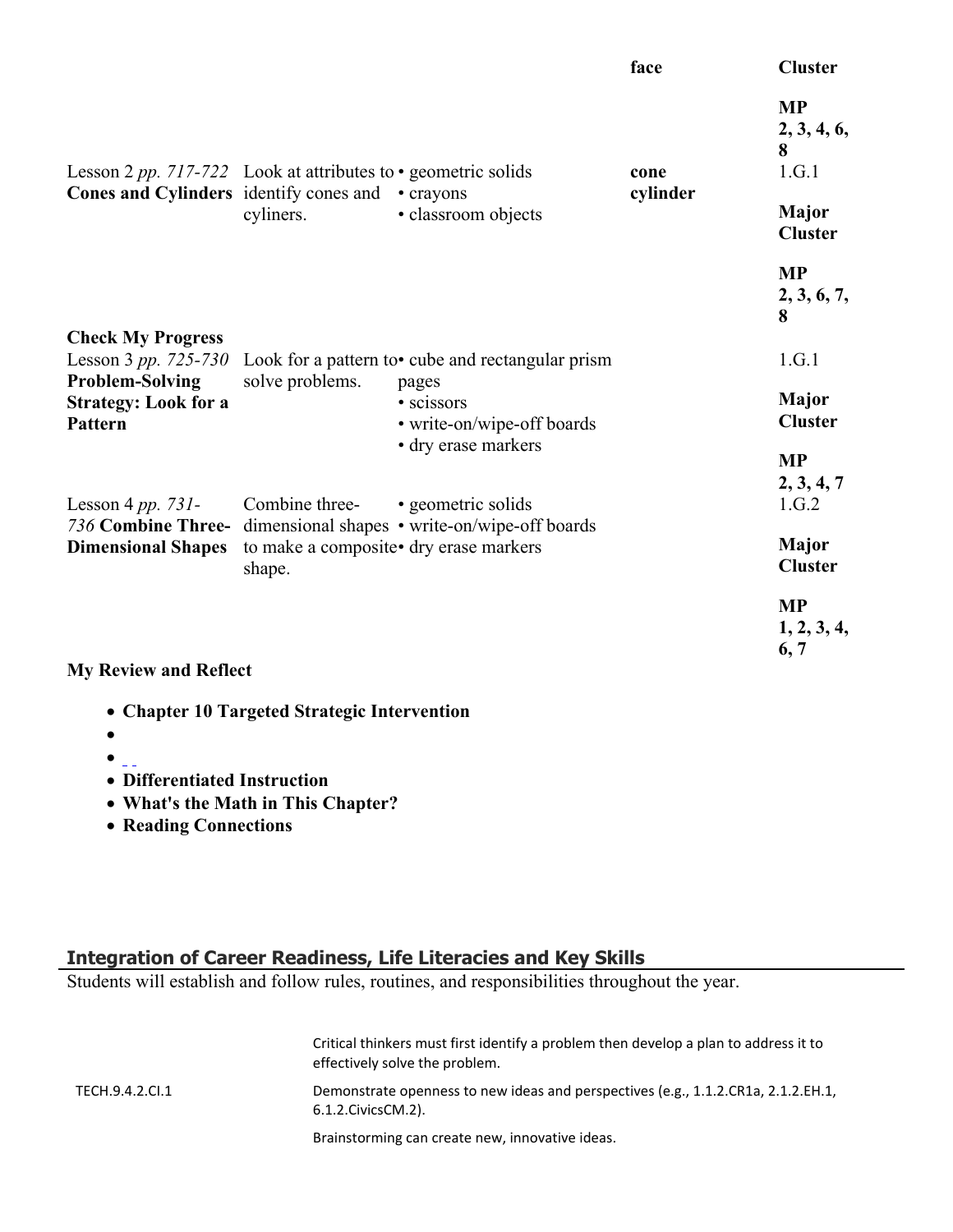| TECH.9.4.2.CT.2 | Identify possible approaches and resources to execute a plan (e.g., 1.2.2.CR1b, 8.2.2.ED.3). |
|-----------------|----------------------------------------------------------------------------------------------|
| TECH.9.4.2.Cl.2 | Demonstrate originality and inventiveness in work (e.g., 1.3A.2CR1a).                        |
| WRK.9.2.2.CAP.1 | Make a list of different types of jobs and describe the skills associated with each job.     |
| TECH.9.4.2.CT.3 | Use a variety of types of thinking to solve problems (e.g., inductive, deductive).           |
|                 | Different types of jobs require different knowledge and skills.                              |

### **Technology and Design Integration**

Students will interact with the textbook/workbooks on the Smartboard throughout My Math Lessons.

Students will engage in lessons on Dreambox, an interactive Math program that allows progress at a students own pace through the Standards in Math for Grade 1.

```
CS.K-2.8.1.2.CS.1 Select and operate computing devices that perform a variety of tasks accurately and
                    quickly based on user needs and preferences.
```
#### **Interdisciplinary Connections**

Students will use leveled books to reinforce and extend problem-solving skills and strategies.

| LA.RI.1.1 | Ask and answer questions about key details in a text.                                                                                                |
|-----------|------------------------------------------------------------------------------------------------------------------------------------------------------|
| LA.RI.1.7 | Use the illustrations and details in a text to describe its key ideas.                                                                               |
| LA.SL.1.1 | Participate in collaborative conversations with diverse partners about grade 1 topics and<br>texts with peers and adults in small and larger groups. |

#### **Differentiation**

Each My Math unit throughout the series offers "approaching level", "on level" and "Beyond level" differentiated instructional hands-on choices, as well as ELL differentiated support. Please refer to the teacher edition for the activities.

#### **Modifications & Accommodations**

IEP and 504 accommodations will be followed.